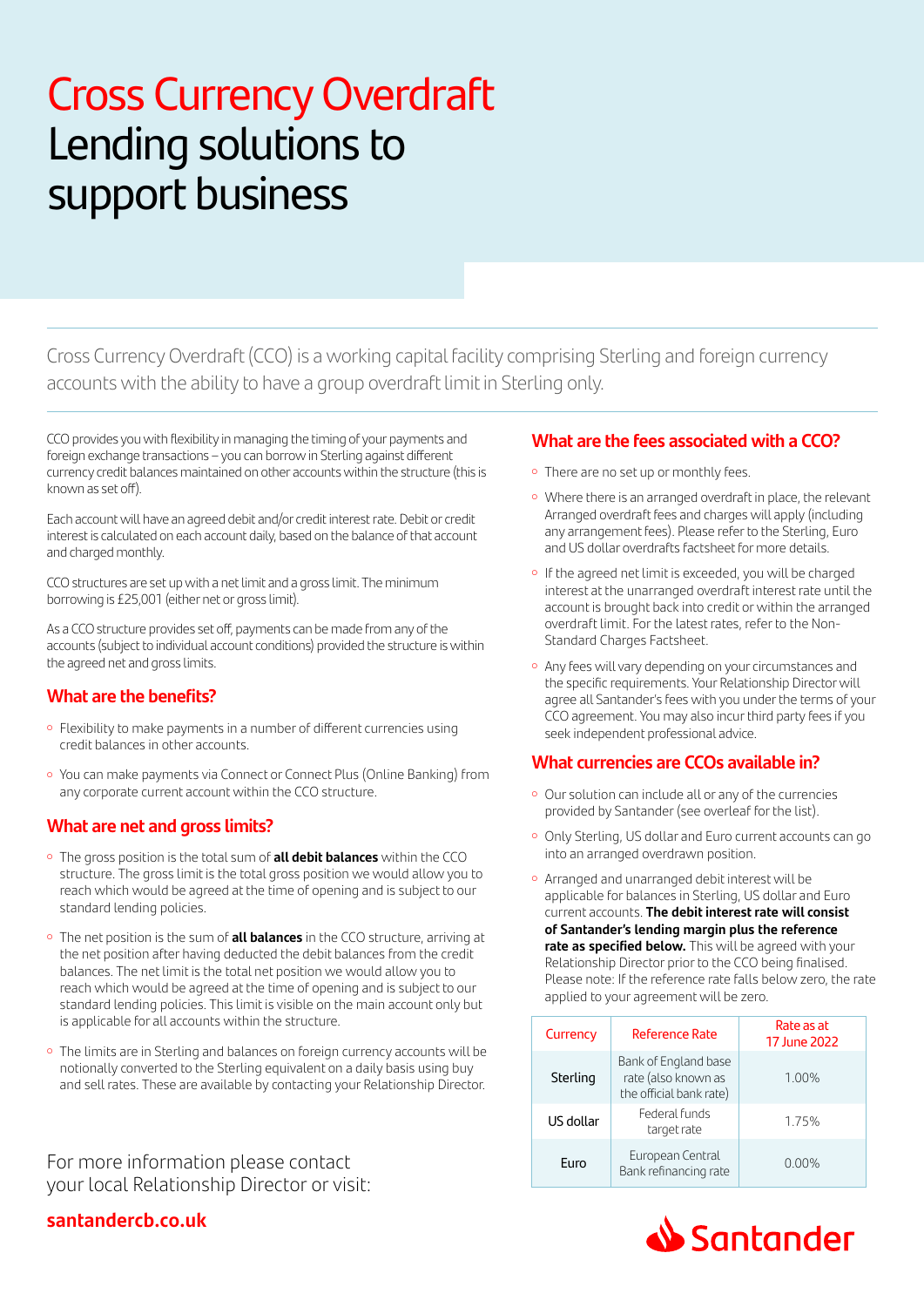## **How long does a CCO last for?**

- $\circ$  The net limit can be approved for a maximum of 12 months.
- Prior to expiry, the net limit will be reviewed and you will be provided with the options available to you at the time (this could include extending for another 12 months or removing the limit/CCO structure if it's no longer required).

## **Which accounts can be included within a CCO?**

- Santander corporate current accounts Sterling and currency.
- · Instant access deposit accounts.

## **Where can I find more information on Santander corporate current accounts (including any associated fees)?**

¡ For information on our corporate current accounts please visit **[santandercb.co.uk](http://santandercb.co.uk)** or contact your local Relationship Director.

## **What should I do if I need more information or guidance?**

We do not provide you with any advice about the CCO product. If you're in doubt or need quidance, we strongly recommend that you get independent professional advice from your solicitor, tax adviser, or accountant before making any decision.

Please note: we've given the information in this document for information purposes only. These materials are the property of Santander UK plc and its affiliates (the Bank) and may not be provided to third parties. Nothing in these materials constitutes investment, legal, tax or accounting advice.

## **How does CCO work?**

#### **Example for illustrative purposes only**



## **Cross Currency Overdraft Currencies**

#### **Under a CCO structure, you can borrow in the following currencies.**

- · Sterling
- **•** Euro
- US dollar

#### **The following are currencies that can be included in a CCO structure but where you cannot borrow against**

- **•** Australian dollar
- ¡ Canadian dollar
- ¡ Chinese renminbi
- · Czech koruna
- **•** Danish krone
- · Hong Kong dollar
- Hungarian forint
- · Israeli new shekel
- ¡ Japanese yen
- · Mexican peso
- ¡ Moroccan dirham
- New Zealand dollar
- · Norwegian krone
- · Polish zloty
- · Qatari riyal
- ¡ Romanian leu
- · Saudi riyal
- · Singapore dollar
- South African rand
- **•** Swedish krona
- **•** Swiss franc
- ¡ Thai bhat
- ¡ Turkish lira
- ¡ United Arab Emirates (UAE) dirham

#### **ANY PROPERTY USED AS SECURITY, MAY BE REPOSSESSED IF YOU DO NOT KEEP UP REPAYMENTS ON YOUR CROSS CURRENCY OVERDRAFT STRUCTURE.**

Applications are subject to status, terms and conditions. The right to decline any application is reserved.

Santander UK plc. Registered Office: 2 Triton Square, Regent's Place, London, NW1 3AN, United Kingdom. Registered Number 2294747. Registered in England and Wales. [www.santander.co.uk.](http://www.santander.co.uk) Telephone 0800 389 7000. Calls may be recorded or monitored. Authorised by the Prudential Regulation Authority and regulated by the Financial Conduct Authority and the Prudential Regulation Authority. Our Financial Services Register number is 106054. You ca